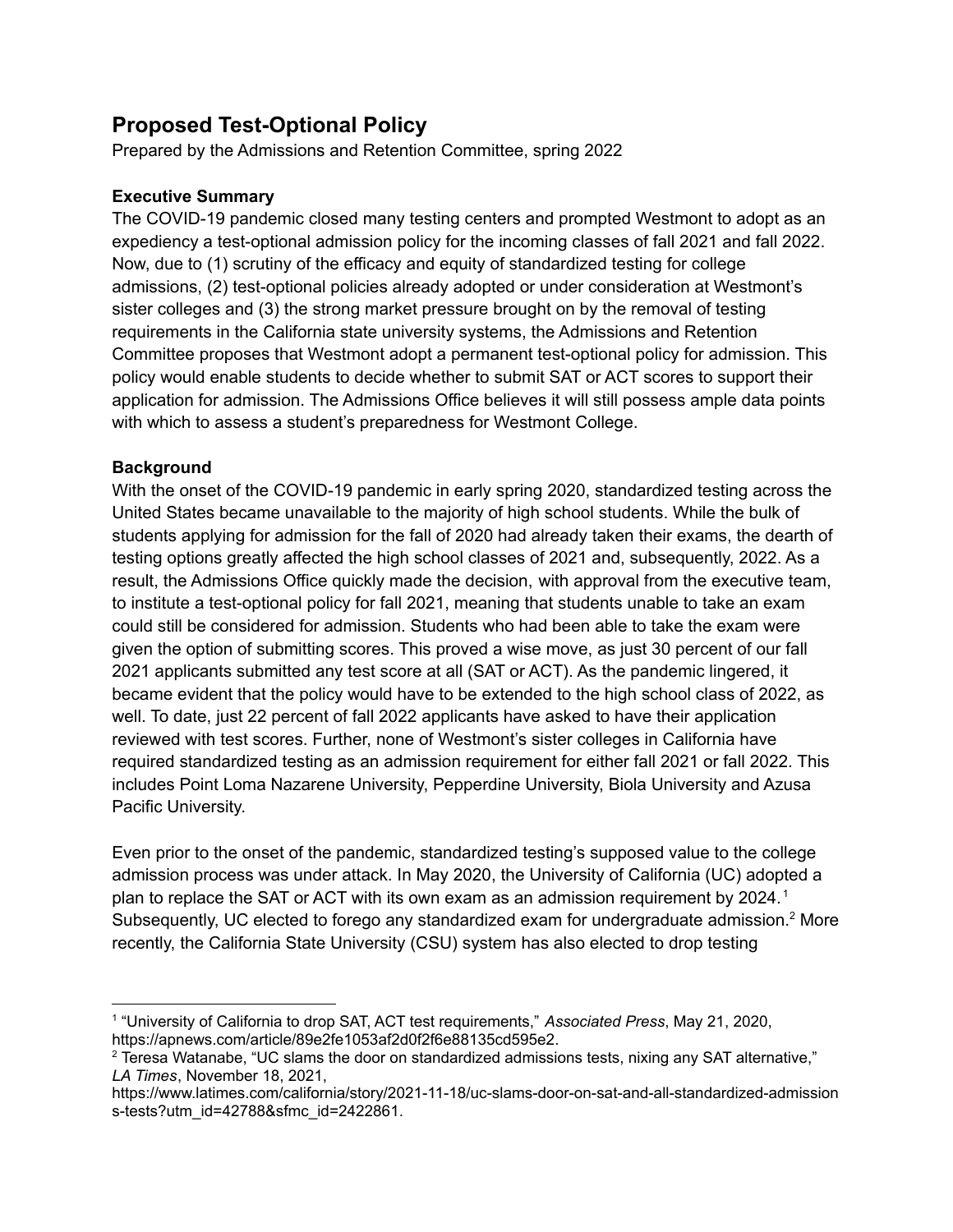requirements for admission.<sup>3</sup> The shifts in the state systems alone have the real potential to dramatically shift student expectations around admission requirements at colleges in California. If these two major drivers of student behavior are no longer requiring standardized exams for admission, it would put Westmont at a severe disadvantage in the market.

#### **The Committee's Work**

Over the last several months, the Admissions and Retention Committee has been exploring the issues related to a test-optional policy. The Committee has sought to balance the research about standardized testing with the needs of the Admissions Office for assessing students' ability to succeed at Westmont. The Committee, heavily assisted by Tim Loomer, conducted its own research into the correlation between success and persistence at Westmont and leading indicators, like GPA and academic rigor.

#### **Leading Indicators and the Admissions Decision**

As part of the exploratory process, the Admissions and Retention Committee asked Tim Loomer to analyze recent admissions and student records data in search for correlations between a student's high school record and success at Westmont. Records from first-year students entering Westmont fall 2016-2020 were examined. The committee sought to identify any other significant predictors of academic success aside from high school GPA (already in use by the Admissions Office) and standardized test scores.

Among the most pertinent findings of this research was the strong correlation between advanced coursework (transfer credit or a qualifying Advanced Placement or International Baccalaureate test score) taken in high school and success at Westmont (*Table 1*). Notably, students who entered Westmont with advanced credit typically withdraw from Westmont at a rate substantially lower than those without either marker (16.1% to 39.9%). Within that subset of higher performers, it was further found that the presence of AP credit was a stronger predictor of success than transfer credit (15.3% withdrawal rate to 25.2% withdrawal rate). Of those who entered Westmont with both AP credit and transfer credit, just 5.9% have withdrawn.

<sup>3</sup> "CSU Trustees Vote to Amend Title 5 to Remove SAT and ACT Tests from Undergraduate Admissions," March 22, 2022,

https://www.calstate.edu/csu-system/news/Pages/trustees-vote-remove-SAT-ACT-standardized-tests-202 2.aspx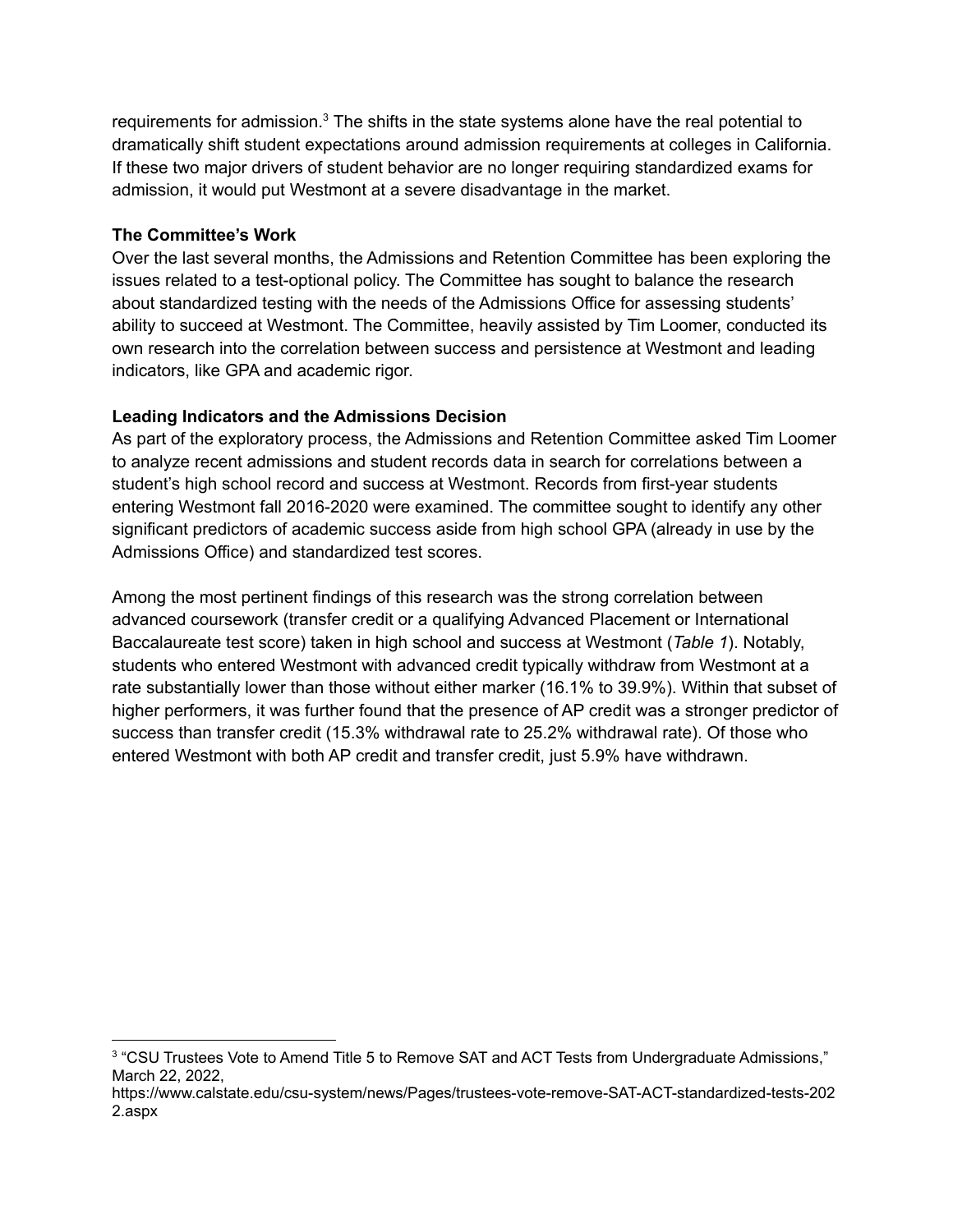| Advanced<br>Credit      | <b>TOTAL</b><br><b>Students</b> | Currently<br>Enrolled | Graduated | Withdrawn      | Withdrawal<br>Rate |
|-------------------------|---------------------------------|-----------------------|-----------|----------------|--------------------|
| AP & Transfer<br>Credit | 186                             | 103                   | 72        | 11             | 5.9%               |
| <b>IB Credit</b>        | 31                              | 19                    | 10        | $\overline{2}$ | 6.5%               |
| <b>AP Credit</b>        | 459                             | 193                   | 196       | 70             | 15.3%              |
| <b>Transfer Credit</b>  | 290                             | 138                   | 79        | 73             | 25.2%              |
| No Credit               | 787                             | 287                   | 186       | 314            | 39.9%              |
| <b>TOTAL</b>            | 1753                            | 740                   | 543       | 470            | 26.8%              |

*Table 1: Enrollment Status by Advanced Credit, Cohorts Entering 2016-2020*

It is important to note that students receive college credit from Westmont for AP and IB coursework on the basis of optional exams taken during high school (typically at the end of the junior or senior year). Westmont currently grants credit for AP scores of 4 or 5 on a 5-point scale and IB Higher Level scores of 5, 6 or 7 on a 7-point scale. These scores are independent of grades awarded by the high school teacher for these classes. Test scores are typically submitted to Westmont during the summer prior to enrolling at the college. Transfer credit from dual enrollment courses or community colleges is awarded if the student earns at least a C- in a college-level course through an accredited college.

The Admissions Office rarely has AP or IB test scores from students at the time they apply. Most advanced placement score reports are not sent to Westmont until the summer of a student's senior year, meaning the College cannot review the scores until most students have committed to their respective colleges. Further, these exams come at a financial cost greater than the cost of sitting for the SAT or ACT. Many students may take the advanced classes, but never take the exam, particularly if it would prove a financial hardship. Not all school districts subsidize this opportunity for financially disadvantaged students.

At the time a student applies, the Admissions Office knows whether a student has taken an AP or IB course and, if completed, the grade awarded by the teacher. The rigor of an AP or IB class may serve as a reasonable proxy for the rigor of a Westmont course. Therefore, strong grades in such classes would give the Admissions Office reasonable confidence in students' likely success at Westmont.

In analyzing high school GPA data (*Table 2*), results paralleled a previous study conducted by Enrico Manlapig in 2019.<sup>4</sup> Students entering Westmont with a high school GPA below 3.0 have

<sup>4</sup> Enrico Manlapig, "Who comes and who goes? Observations from admissions data," 2019. In Dr. Manlapig's study, GPA bands were grouped at every 0.25 GPA interval. It was at a 3.25 GPA and below that students withdrew from Westmont at a rate greater than 50%.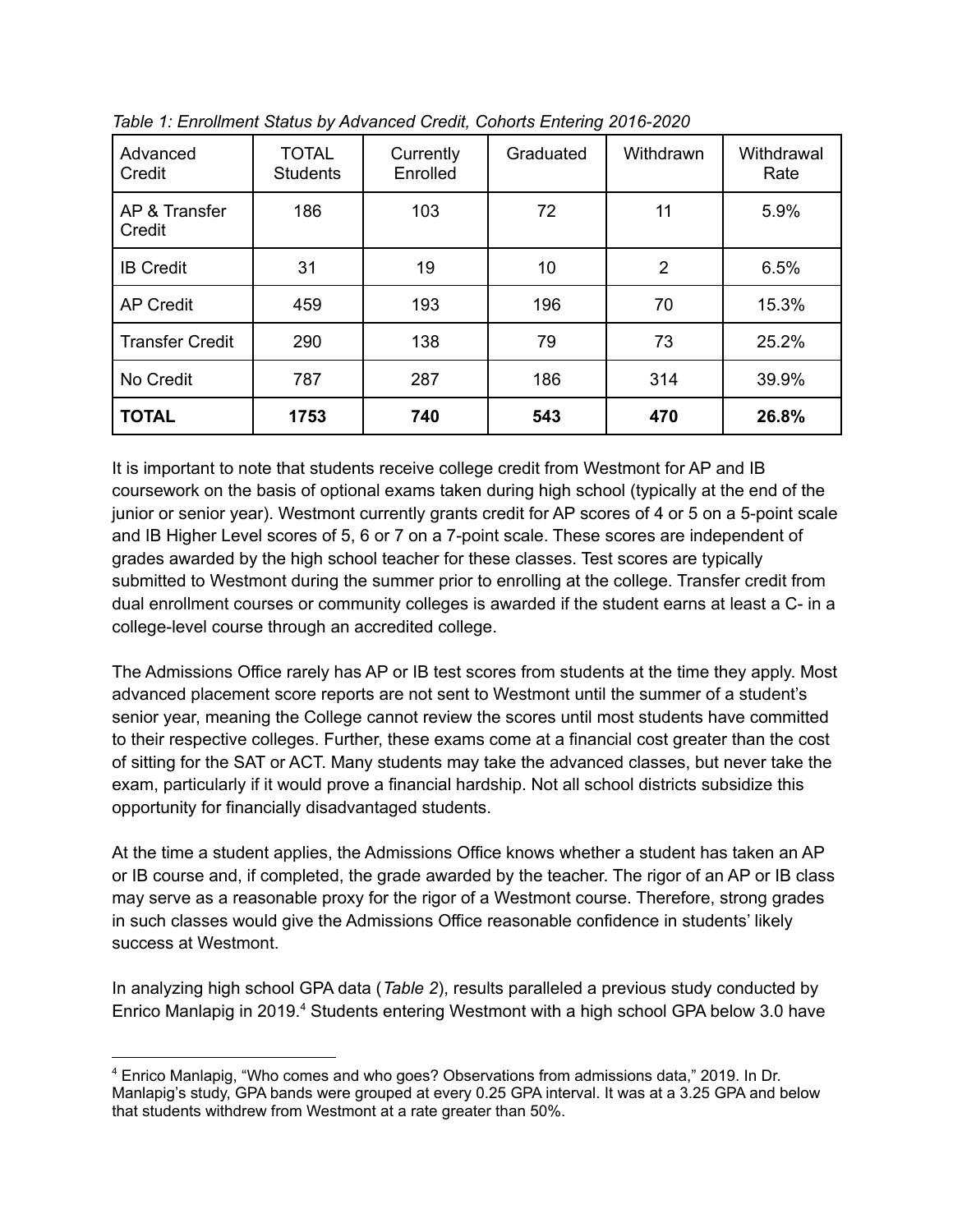recently withdrawn at a 52.5% rate (n=59). Those in a slightly higher GPA band (3.0-3.4), have withdrawn at a slightly better, though still troubling rate of 45.1% (n=235).

| Weighted<br>Academic GPA | <b>TOTAL</b><br><b>Students</b> | Currently<br>Enrolled | Graduated      | Withdrawn | Withdrawal<br>Rate |
|--------------------------|---------------------------------|-----------------------|----------------|-----------|--------------------|
| Above 4.6                | 112                             | 81                    | 24             | 7         | 6.3%               |
| $4.2 - 4.6$              | 413                             | 211                   | 141            | 61        | 14.8%              |
| $3.8 - 4.2$              | 550                             | 199                   | 217            | 134       | 24.4%              |
| $3.4 - 3.8$              | 338                             | 124                   | 43             | 125       | 37.0%              |
| $3.0 - 3.4$              | 235                             | 86                    | 43             | 106       | 45.1%              |
| $2.6 - 3.0$              | 50                              | 15                    | 9              | 26        | 52.0%              |
| Below 2.6                | 9                               | $\overline{2}$        | $\overline{2}$ | 5         | 55.6%              |
| <b>TOTAL</b>             | 1707                            | 718                   | 525            | 464       | 27.2%              |

*Table 2: Enrollment Status by GPA Band, Cohorts Entering 2016-2020*

## **Pros and Cons of Standardized Testing**

Several arguments against the use of standardized testing in college admissions have been made over the years. Among the most benign, is that test scores strongly correlate with a student's high school GPA, making test scores a potentially redundant metric.<sup>5</sup> This argument suggests that a test score adds little predictive value to a student's high school GPA.

More damning is the critique that standardized tests disadvantage students from lower socioeconomic backgrounds who don't have the same amount of time or financial resources to invest in rigorous test preparation. A student from an affluent family, the argument goes, not only has the money to invest in private tutoring to help boost scores, but also has the luxury of leisure time that can be spent studying. Students from lower socioeconomic backgrounds, on the other hand, may not only be able to afford tutoring, but may have to spend hours outside of school working to help support the family, rather than studying for the SAT or ACT. Relatedly, since students from lower socioeconomic backgrounds tend to be black or latino, critics argue that the requirement of standardized testing contributes to a racist system in college admissions.

Proponents of the continued use of standardized tests in college admissions counter these arguments, first, by pointing to research that suggests that test scores, when paired with high school GPA, is a strong indicator of college persistence. In the same vein, proponents argue

(http://www.rpajournal.com/dev/wp-content/uploads/2012/07/Volume\_7.pdf)

<sup>5</sup> Joseph A. Soares, "For Tests that are Predictively Powerful and Without Social Prejudice," *Research Practice in Assessment* 7, no. 1 (summer 2012): 6.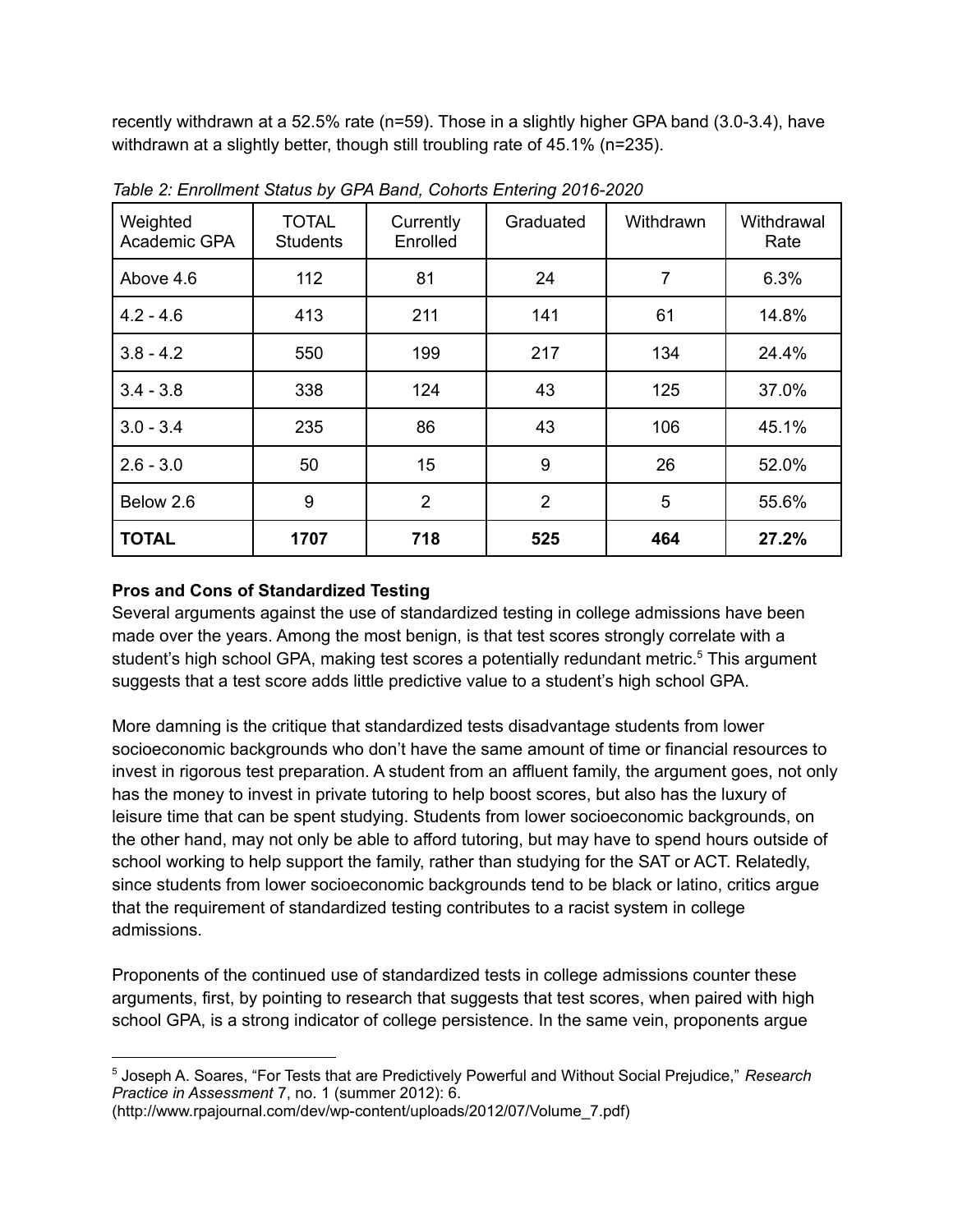that removing test scores from admission criteria removes a counterbalance to the prospect of high school grade inflation, a phenomenon that has likely only accelerated through recent pandemic years. 6

Countering the notion that standardized test requirements ought to be removed for racial equity, proponents point to colleges that have had long-standing test-optional policies and note that these colleges and universities have not increased their campus diversity as a result. If a test-optional or test-blind policy were meant to create more access for underrepresented populations, the results simply haven't been present.

#### **Market Position**

Aside from the above considerations, the current college admissions market nearly demands that Westmont adopt a permanent test-optional policy. With the recent declaration from UC and CSU that standardized testing will no longer be an admissions requirement, there will be little incentive for college and career counselors in California to advise or promote the exams to their students.

It is true that the UCs and CSUs do not constitute major cross-application schools for Westmont, with the exceptions of UCSB and Cal Poly SLO. Nevertheless, few of our major competitors are requiring standardized testing for admission, either. Westmont's top competitor, Point Loma Nazarene University, instituted a test-optional pilot policy prior to the pandemic, and they are likely to retain the policy indefinitely. Further, Biola University, Pepperdine University and Wheaton College (IL) adopted test-optional policies during the pandemic and are currently debating its permanence.

To return to a test-required policy would place Westmont as an outlier among our competitive set. Rather than serve as a distinctive, however, to take such a stance would discourage applications and likely reduce our share of interested students, relative to our peers.

## **The Current Proposal**

We propose to adopt a permanent test-optional policy for admissions purposes. Such a policy would permit but not require an applicant to submit an official SAT or ACT score, if the student believed the resulting score could bolster her case for admission. Upon adoption, the policy would be reflected in the college catalog.

The Admissions Office believes that in the remaining elements of the application, they have enough evidence to provide reasonable confidence that a given applicant will succeed at Westmont. These factors include

- the student's GPA:
- the student's GPA in core academic classes;
- the level of rigor in the course work taken, including the presence of AP, IB or dual enrollment courses;

<sup>6</sup> Seth Gershenson, *Grade Inflation in High Schools (2005-2016)* (Washington, DC: Fordham Institute, 2018), 23-24.